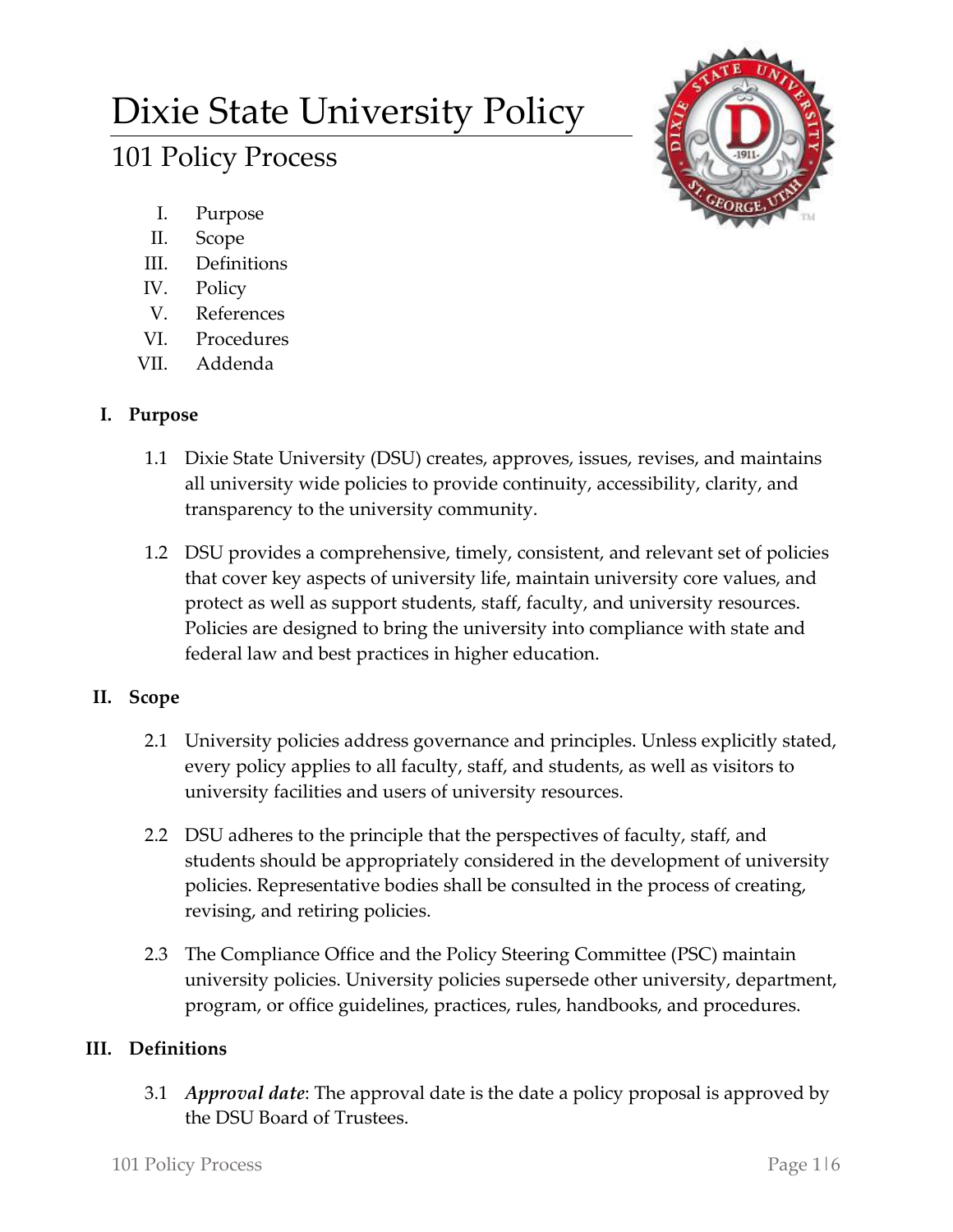- 3.2 *Policy Steering Committee (PSC)*: The PSC should be made up of broad university representation from faculty, staff, students, and specialty functions. The committee steers policy writing, development, process and revision, and assists owners in prioritization of policies.
- 3.3 *Policy Owner*: A Policy Owner must be one of the following: President, Vice President, General Counsel, Chief of Staff, or Executive Director of Human Resources. A Policy Owner oversees university policies for his or her area(s) of responsibility and appoints Policy Stewards.
- 3.4 *Policy Steward*: A Policy Steward is an individual who, under the direction of a Policy Owner and in conjunction with the Compliance Office/PSC, facilitates the development and advancement of a policy proposal through the university policy approval processes.
- 3.5 *Non-substantive revisions*: Non-substantive revisions are changes to an existing policy or policy proposal that correct typographical and grammatical errors, change policy format, and/or update university or reference information.
- 3.6 *Substantive revisions*: Substantive revisions are changes that alter the intent, scope, meaning, or application of a university policy or policy proposal.
- 3.7 *University policy*: University policies are maintained by the Compliance Office/PSC on the university policy website. University policies often prescribe standards, requirements, restrictions, rights, or responsibilities and support the mission, values, and operation of the university. In this document, the terms policy and policies refer to university policies. Policies may not exist except at the university level. Divisions, schools, departments, programs, offices, etc. may have guidelines, practices, and standard operating procedures.

### **IV. Policy**

- 4.1 All Policy ownership lies with the Policy Owner. The Compliance Office/PSC, owners and stewards are responsible for reviewing, updating, and decommissioning policies on a regular basis.
- 4.2 Policy will be considered, evaluated, or revised according to the following priority and precedence:
	- 4.2.1 Federal and State regulation, and court rulings
	- 4.2.2 Board of Regents policies
	- 4.2.3 University Policies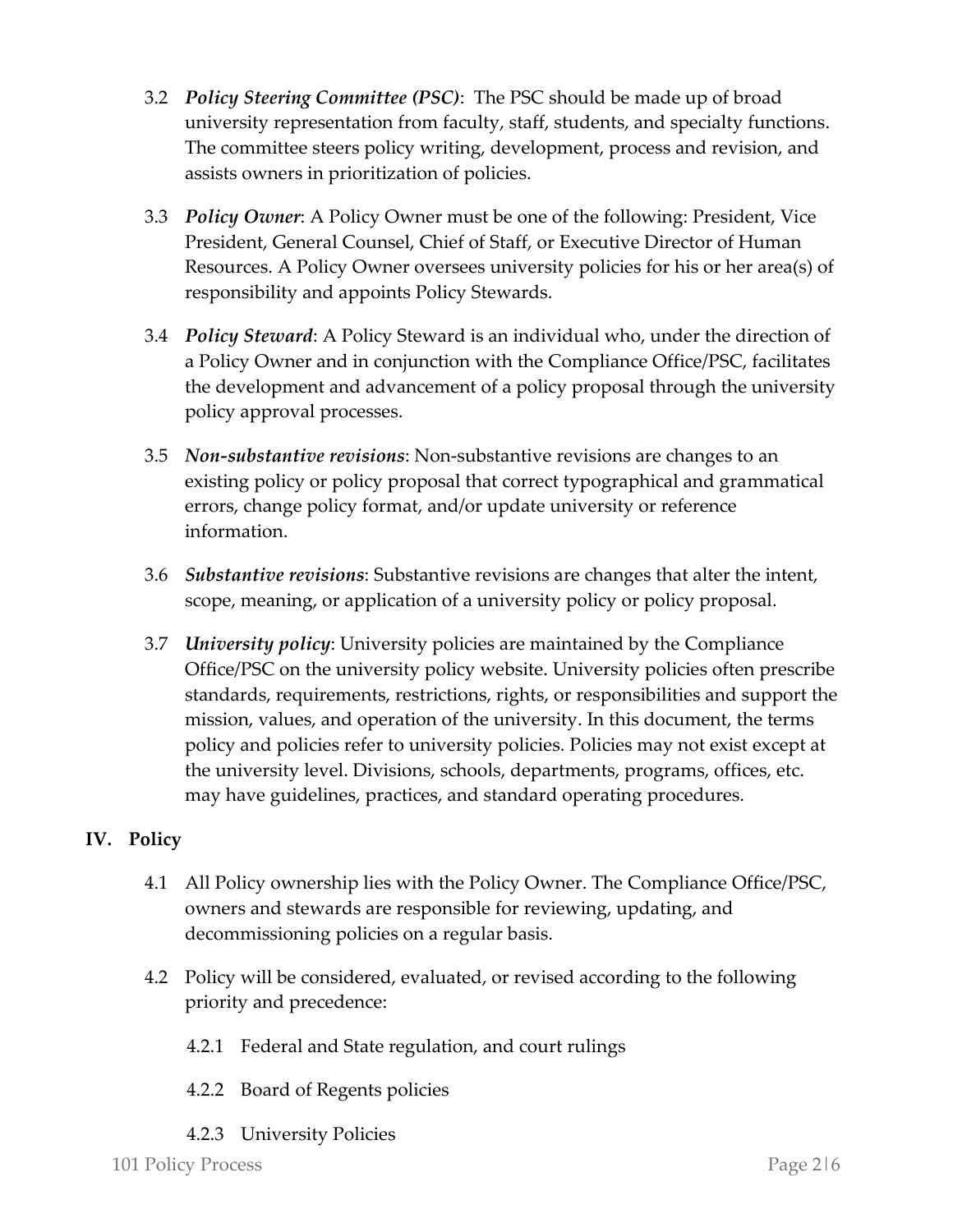- 4.2.4 Division/school rules, regulations, procedures, guidelines, etc.
- 4.2.5 Department/program and office rules, regulations, procedures, guidelines, etc.
- 4.3 New or Revised Policy and Associated Addendum/Addenda
	- 4.3.1 Any University employee, stakeholder, subject expert, or student can submit a request form to the Compliance Office/PSC, or gain stewardship through a Policy Owner. Requests to create a new policy, propose a new policy addendum/addenda, revise a current policy, or revise a current policy addendum/addenda shall be sent to the Compliance Office/PSC, including documentation of the reason the alteration is required, suggested revision, and impacted stakeholders.
	- 4.3.2 The Compliance Office/PSC will assign a Policy Owner, if a new policy is proposed. The Compliance Office/PSC works with the Policy Owner and Policy Steward to guide policy revisions through the approval process.
- 4.4 Approval Process
	- 4.4.1 A policy request and/or best practice draft should be submitted to the Compliance Office/PSC for review, creation, or deletion and given due consideration. The Compliance Office/PSC may work with Faculty Senate, Staff Associations, and Student Associations where needed for review.
		- 4.4.1.1 Submitted policy drafts must include a clean version, as well as a marked-up version (for policy revisions). All drafts must also be formatted into the correct policy template (see Policy Writing Guide and online Policy Template).
		- 4.4.1.2 Any policy addendum/addenda cited or revised must be drafted and submitted at the same time as the policy draft in order for the policy to move forward in the approval process.
	- 4.4.2 The Policy Owner approves the progression of the draft of the new policy. Upon approval, the policy is posted on the policy website for public review for a minimum of 14 days and up to 30 days. Any DSU employee, entity, or student may make a comment or suggestion regarding a draft policy under review.
	- 4.4.3 During and after the review period, the Policy Owner and/or Steward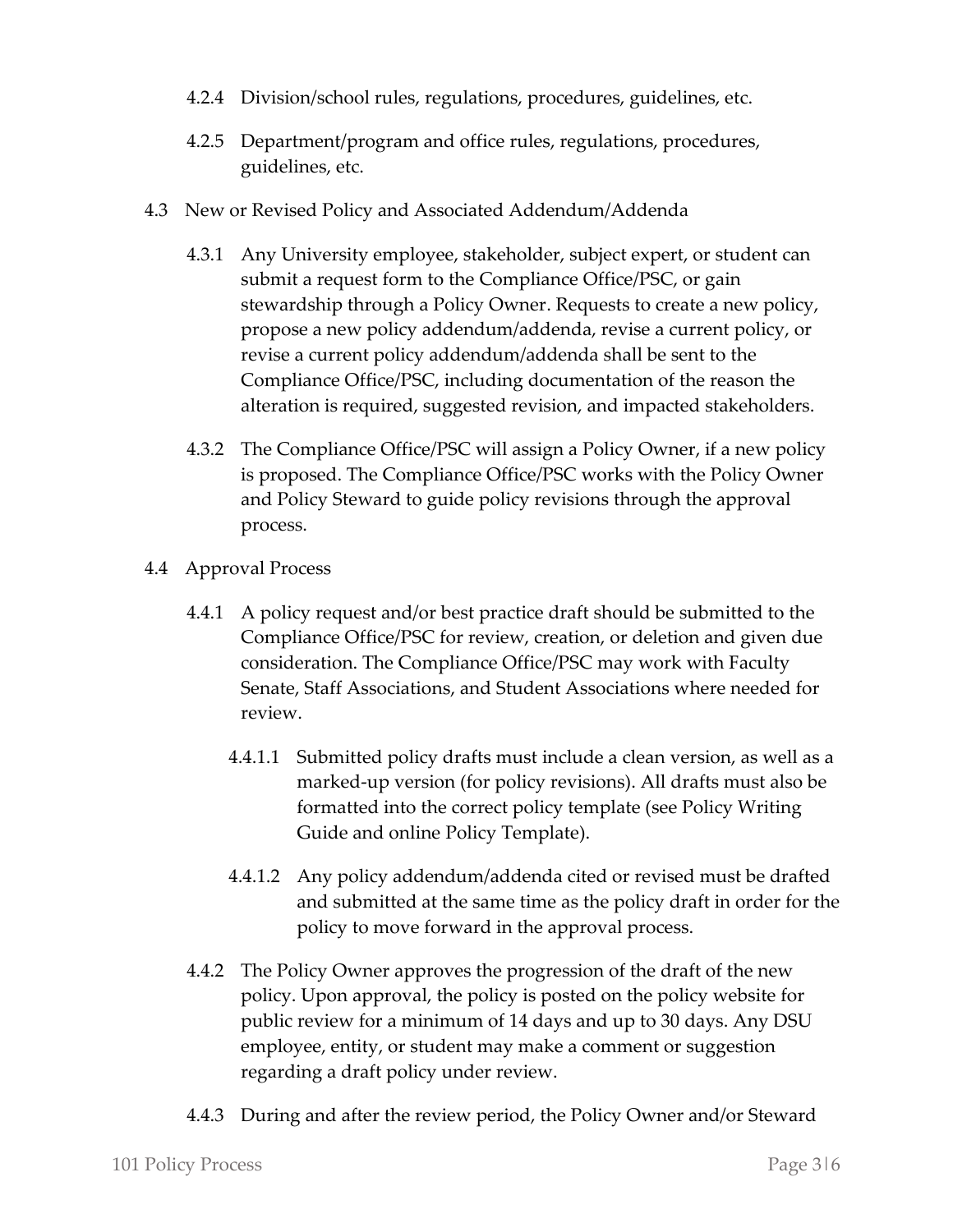will review and consider comments received during the comment period and respond and address appropriately. Any revisions deemed advisable will then be made by the Policy Owner and/or Steward, followed by a legal review. The policy then transitions to appropriate voting councils (see flow chart). Final approval of policy as well as policy deletion rests with the DSU Board of Trustees.

- 4.5 Retirement of Policy
	- 4.5.1 Policies that are no longer effective, required, or which have been subsumed by another policy may be recommended for retirement by any university entity or employee. The Policy Owner will direct action prior to the retirement recommendation moving through the voting councils and final action by the Board of Trustees.
	- 4.5.2 If the policy suggested for retirement requires revision to another policy in order to be retired, such revision shall go through the approval process simultaneously or prior to deletion.
- 4.6 Extraordinary Circumstances
	- 4.6.1 In circumstances calling for urgent action, the President may determine that a policy shall be put into effect without prior presentation to the departments, programs, committees, councils, or governing bodies, and/or without the prior approval by or consultation with entities that would otherwise be required. Any policy put into effect in such a manner may subsequently be presented to the Compliance Office/PSC, Policy Owner, and Policy Steward at the next available opportunity for ratification, disapproval, or recommendations.
	- 4.6.2 If a recommendation or requirement of a regulatory agency, statutory or regulatory change, or judicial or administrative mandate creates the need for a new policy, policy revision, or policy retirement, legal counsel may advise the Compliance Office/PSC to make needed policy changes and present such changes for approval to the Executive Council and Board of Trustees in the most expeditious manner possible, including foregoing other input and approval measures.
- 4.7 Revision of Policy
	- 4.7.1 The Compliance Office/PSC is empowered to make non-substantive revisions to existing policies.
	- 4.7.2 Under no circumstance may the Compliance Office/PSC create new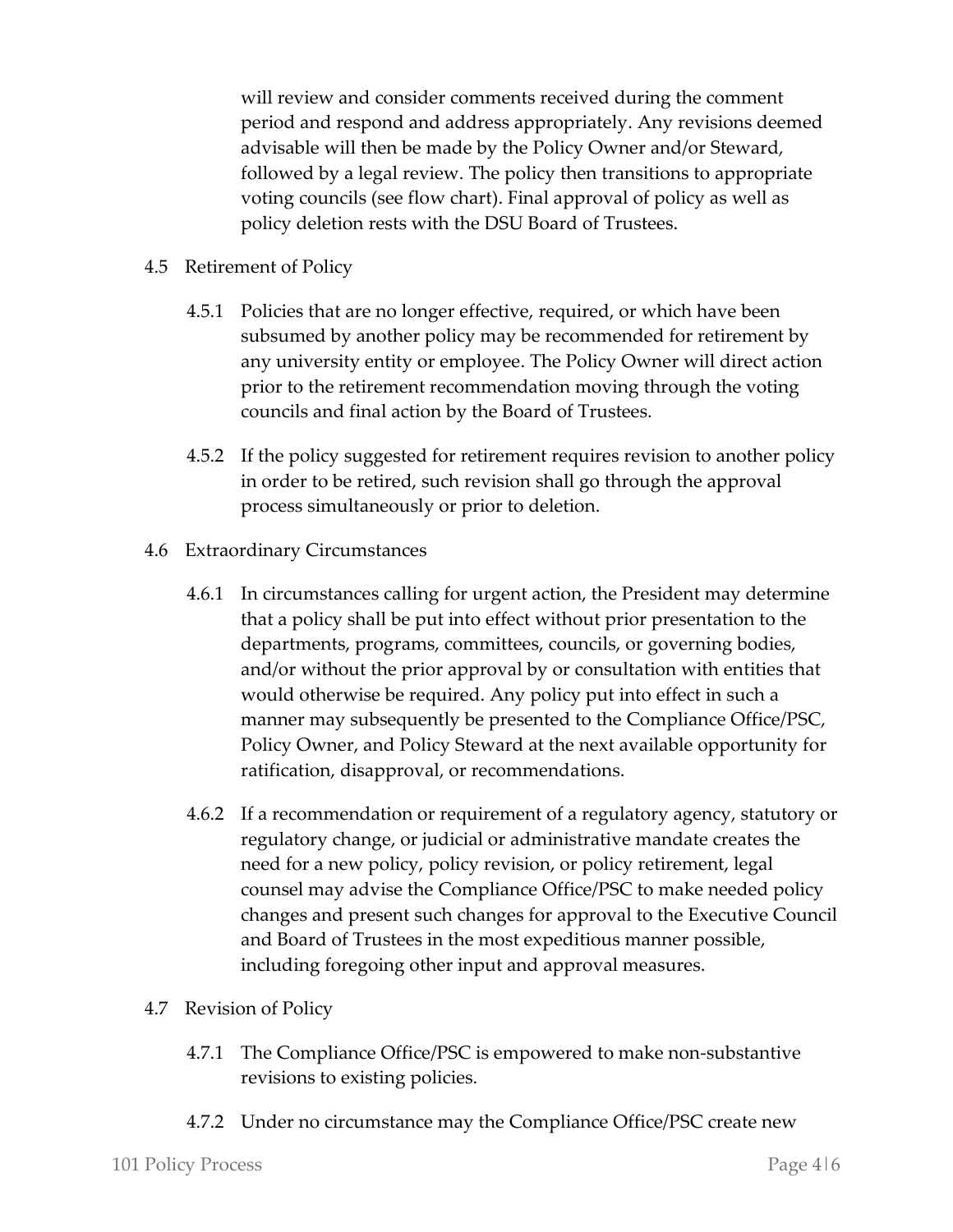policies, make substantive revisions to current policies, or delete existing policies without the appropriate approvals, including University Council and the Board of Trustees.

- 4.7.3 An editorial revision to an existing policy does not constitute the enactment of a new or revised policy and does not change the approval or effective dates of such policies.
- 4.8 Policy Library and Archive
	- 4.8.1 DSU shall maintain a searchable library of current policies accessible through the University's website. Within the Policy Library, the university may provide an archive of revisions and access to previous versions of policies, as well as accurate recording of approval and implementation dates. To the extent possible, policies that interface or cover related content shall be linked.
- 4.9 Regular Review of Policy
	- 4.9.1 The Compliance Office/PSC may coordinate regular and ongoing review of University policies. Each policy should be reviewed five years after the effective date, and every five years thereafter.
	- 4.9.2 Policy reviews should involve appropriate Policy Owners, Stewards, and stakeholders and focus on the following:
		- 4.9.2.1 Compliance with applicable laws, regulations, and Board of Regents policies.
		- 4.9.2.2 Consistency with other University policies covering related content.
		- 4.9.2.3 Effectiveness of the policy to assist in accomplishing the University's mission.
		- 4.9.2.4 Currency of information and format.
- 4.10 Compliance with Timelines and Deadlines
	- 4.10.1 The Policy Steering Committee creates and publishes policy review cycle timelines, which include Academic Council, University Council, and Board of Trustees meeting deadlines, allow for a 14-day or 30-day comment period, and facilitate legal review of drafts before posting for comment and after any changes have been made. The current policy preview cycle timelines can be found on the Policy Library website.